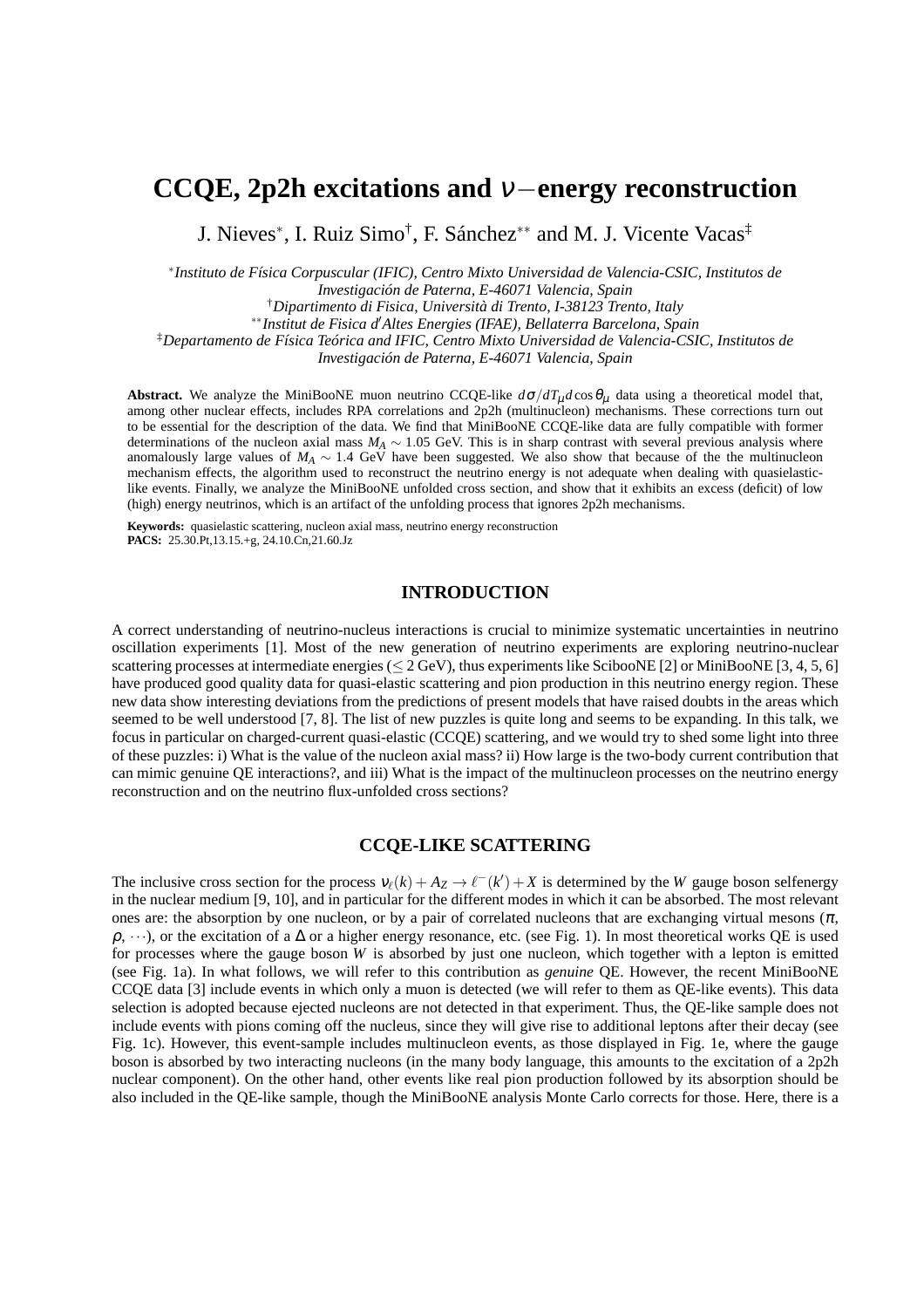

**FIGURE 1.** Diagrammatic representation of some diagrams contributing to the *W*−selfenergy and their connection with different absorption modes of the gauge boson in the nuclear medium.

subtlety that is worth to comment in some detail. Let us pay attention to processes like the one depicted in the bottom panel of Fig. 1c, but when the pion is off-shell instead of being on the mass-shell. In any of these processes, the virtual pion, that is produced in the first step, will be necessarily absorbed by a second nucleon, and thus the process should be classified/cataloged as a two nucleon *W* absorption mechanism (Fig. 1e). Hence, events originated by these kind of processes do not contribute to the genuine QE cross section, but they do to the cross section measured in the MiniBooNE experiment.

After this discussion, we draw a first important conclusion: the MiniBooNE CCQE data [3] cannot be directly compared to most of the previous theoretical calculations, in which only the one-body genuine QE contribution was usually considered. This was first pointed out by M. Martini et al. [11, 12]. Indeed, the absolute values of the CCQE cross section reported in [3] are too large as compared to the consensus of theoretical predictions for the genuine QE contribution [13]. Thus, the cross section per nucleon on  ${}^{12}C$  is clearly larger than for free nucleons, and a fit, using a relativistic Fermi gas model, to the data led to an axial mass,  $M_A = 1.35 \pm 0.17$  GeV [3], much larger than the previous world average ( $\approx 1.03$  GeV). Similar results have been later obtained analyzing MiniBooNE data with more sophisticated treatments of the nuclear effects that work well in the study of electron scattering [14, 15, 16].

In what follows, we present results from a microscopic calculation [9, 10] of the CCQE-like 2D cross section  $d\sigma/dT_\mu d\cos\theta_\mu$ . There are no free parameters in the description of nuclear effects, since they were fixed in previous studies of photon, electron, and pion interactions with nuclei [17, 18, 19, 20]. We approximate the CCQE-like cross section by the sum of the genuine QE contribution (Fig. 1a) and that induced by 2p2h mechanisms (Fig. 1e), for which the gauge boson is being absorbed by two or more nucleons without producing pions.

The genuine QE contribution was studied in [9] incorporating several nuclear effects. The main one is the medium polarization (RPA), that accounts for the change of the electroweak coupling strengths, from their free nucleon values, due to the presence of strongly interacting nucleons. Indeed, the quenching of axial current is a well-established phenomenon. The RPA re-summation accounts for the medium polarization effects in the 1p1h contribution (Fig. 1(a)) to the *W* selfenergy by substituting it by a collective response as shown diagrammatically in the left panel of Fig. 2. Evaluating these effects, requires of an in medium baryon-baryon effective force, that within our model includes  $\Delta$ -hole degrees of freedom, short range correlations and explicit  $\pi$  and  $\rho$  meson exchanges in the vector-isovector channel. RPA effects are important, as can be appreciated in Fig. 3. In the left panel, we show results [21] for the genuine QE contribution from our model (labeled as IFIC) for the CC quasielastic  $v<sub>u</sub>$ −<sup>12</sup>C double differential cross sections convoluted with the MiniBooNE flux. There, we also display results from the model of M. Martini et al. (labeled as Lyon) taken from [22]. The predictions of both groups for this genuine QE contribution, with and without RPA effects, turn out to be in a quite good agreement. We would finally like to remark that the RPA corrections strongly decrease as the neutrino energy increases, while they strongly modify the *q* <sup>2</sup>−differential distributions at low neutrino energies, as can be appreciated in the middle and right panels of Fig. 3, respectively.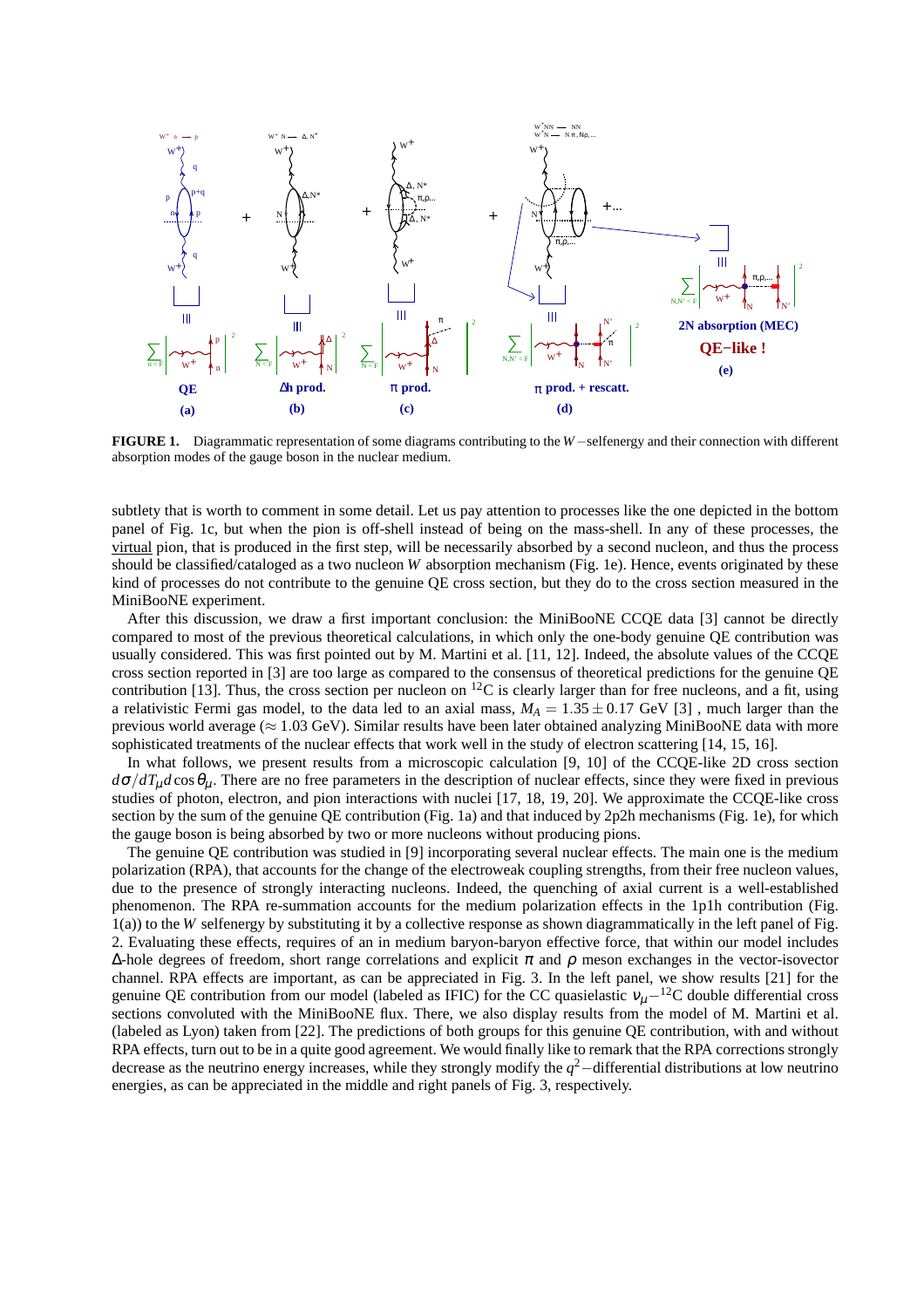

**FIGURE 2.** Left: Set of irreducible diagrams responsible for the polarization (RPA) effects in the 1p1h contribution to the *W* self-energy. Right. Theoretical  $\sigma$  and approximate  $\sigma_{\text{appx}}$  CCQE-like integrated cross sections in carbon as a function of the neutrino energy. Results have been obtained from Refs. [9] and [10] using *M<sup>A</sup>* ∼ 1.05 GeV. Details can be found in Ref. [23]. The MiniBooNE data [3] and errors (shape) have been re-scaled by a factor 0.89.



**FIGURE 3.** Right: MiniBooNE flux-averaged  $v_\mu$ <sup>−12</sup>C double differential cross section per neutron for  $0.8 < \cos \theta_\mu < 0.9$  as a function of the muon kinetic energy. The other two plots correspond to different theoretical predictions for muon neutrino CCQE total cross section off <sup>12</sup>C as a function of the neutrino energy (middle) and  $q^2$  (right), obtained from the relativistic model of Ref. [9]. In all cases  $M_A \sim 1.05$  GeV.

The model for multinucleon mechanisms is fully microscopical and it is discussed in detail in [10]. It includes one, two, and even three-nucleon mechanisms, as well as the excitation of ∆ isobars. This theoretical model has proved to be quite successful in the study of nuclear reactions with photon [17], pion [18, 19] and electron [20] probes.

Up to neutrino energies around 1 GeV, the predictions of our model obtained with  $M_A = 1.05$  GeV compare rather well [10], taking into account experimental and theoretical uncertainties, with the data published by the SciBooNE collaboration for total neutrino inclusive cross sections [2]. On the other hand, the 2p2h contributions allows to describe [21] the CCQE-like flux averaged double differential 2D cross section  $d\sigma/dE_{\mu}d\cos\theta_{\mu}$  measured by MiniBooNE with values of  $M_A$  around  $1.03 \pm 0.02$  GeV that is usually quoted as the world average. This is re-assuring from the theoretical point of view and more satisfactory than the situation envisaged by some other works that described these CCQE-like data in terms of a larger value of *M<sup>A</sup>* of around 1.3–1.4 GeV, as mentioned above. The relative sizes of the genuine QE and 2p2h cross sections in carbon can be appreciated in the right panel of Fig. 2 by looking there at the curves labeled as  $\sigma^{QE(\text{rel}+RPA)}$  and  $\sigma^{2p2h}$ , respectively.

The work of Ref. [22] also include multinucleon mechanisms and find a good description of the 2D MiniBooNE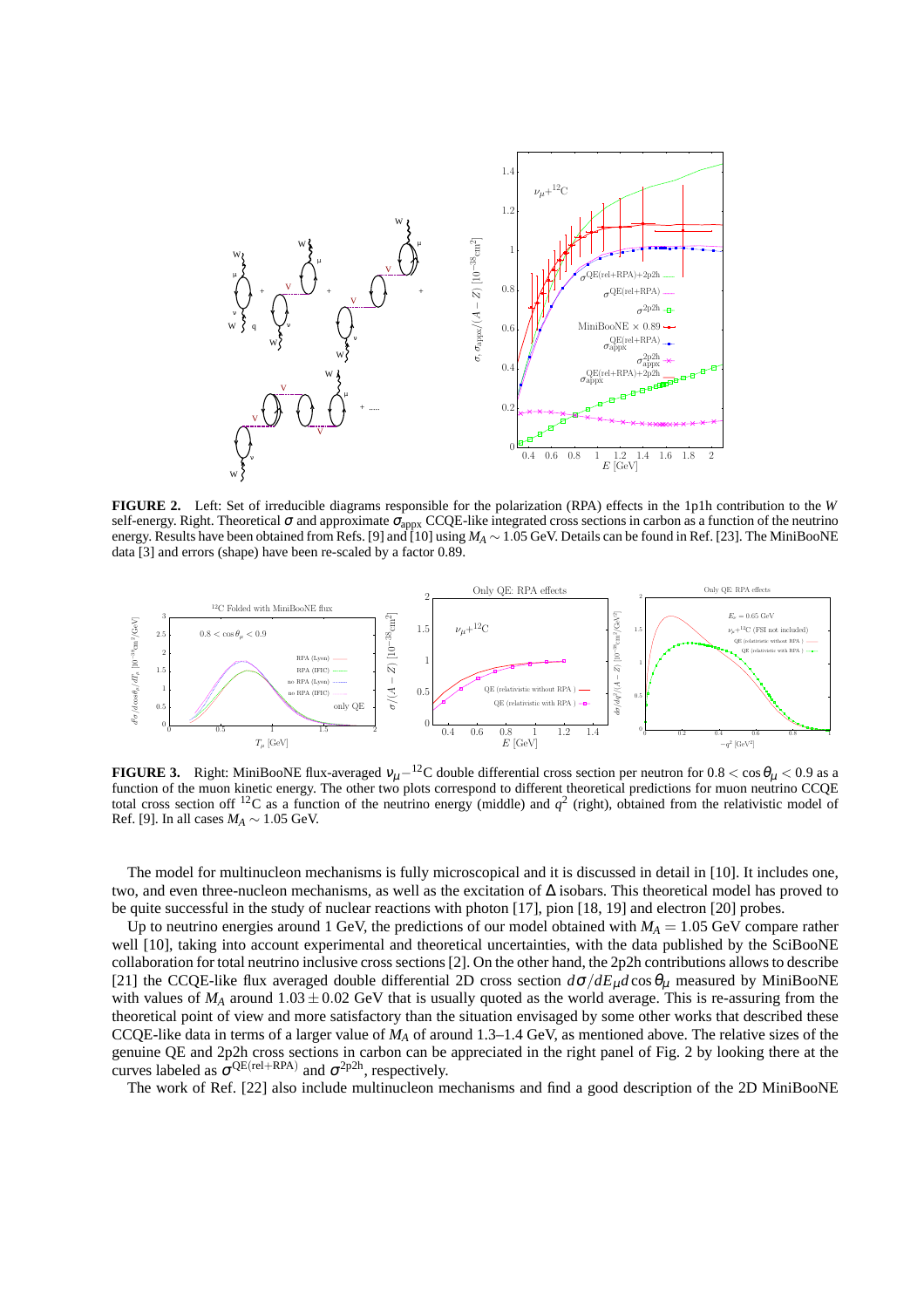data. Both works also agree on the relevant role played by the 2p2h mechanisms to describe the MiniBooNE data. However, both groups differ considerably in the size (about a factor of two) of the multinucleon effects. There exist indeed some important differences which amount to a more comprehensive inclusion of mechanisms in our scheme and some approximations used in the calculations of [22]. A more detailed discussion on these differences can be found in Refs. [10, 24]. We would also like to point out that the simple phenomenological approach adopted in [25] to account for the 2p2h effects also reinforces the picture that emerges from [21, 22]. Yet, a partial microscopical calculation of the 2p2h contributions to the CCQE cross section has been also presented in Refs. [26] and [27], for neutrino and antineutrino induced reactions, respectively. In these works, the contribution of the vector meson exchange currents in the 2p2h sector is added to the QE neutrino or antineutrino cross section predictions deduced from a phenomenological model based on the super-scaling behavior of electron scattering data. In [28], and for the neutrino case, the SuSA+2p2h results were also compared with those obtained from a relativistic mean field approach. Although, all these schemes do not account for the axial part of the 2p2h effects yet, their results also corroborate that 2p2h meson exchange currents play an important role in both CCQE-like neutrino and antineutrino scattering, and that they may help to resolve the controversy on the nucleon axial mass raised by the recent MiniBooNE data.

A final remark concerns to the importance of 2p2h effects in antineutrino reactions as compared to neutrino ones. In our model the relative importance of the 2p2h channel is somehow larger for antineutrinos [29]. A similar trend, although with a stronger reduction, has been found by Amaro et al. [27] in the SuSA approximation. However, other works like Ref. [30], which reaches agreement with MiniBooNE QE neutrino data by modifying the magnetic form factors of the bound nucleons, and Ref. [12] lead to an enhancement of the effect for antineutrino induced reactions.

## **NEUTRINO ENERGY RECONSTRUCTION AND THE SHAPE OF THE CCQE-LIKE TOTAL CROSS SECTION**

The relevance of the multinucleon mechanisms has some unwanted consequences. Obviously, the neutrino energy reconstruction, based on the QE kinematics is not so reliable [23, 31, 32, 33] and that implies larger systematic uncertainties in the neutrino oscillation experiments analysis. In general, the energy of the neutrino that has originated an event is unknown, and it is common to define a reconstructed neutrino energy  $E_{\text{rec}}$ , obtained from the measured angle  $(\theta_\ell)$  and three-momentum  $(\vec{p}_\ell)$  of the outgoing charged lepton  $\ell$ , as

$$
E_{\rm rec} = \frac{ME_{\ell} - m_{\ell}^2/2}{M - E_{\ell} + |\vec{p}_{\ell}| \cos \theta_{\ell}}\tag{1}
$$

which will correspond to the energy of a neutrino that emits a lepton, of mass  $m_\ell$  and energy, and a gauge boson *W* that is being absorbed by a nucleon of mass *M* at rest. The usual reconstruction procedure assumes that we are dealing with a genuine quasielastic event on a nucleon at rest.

Each event contributing to the flux averaged double differential cross section  $d\sigma/dE_{\ell}d\cos\theta_{\ell}$  defines unambiguously a value of  $E_{\text{rec}}$ . The actual ("true") energy, E, of the neutrino that has produced the event will not be exactly  $E_{\text{rec}}$ . Actually, for each  $E_{\text{rec}}$ , there exists a distribution of true neutrino energies that could give rise to events whose muon kinematics would lead to the given value of *E*rec. In the case of genuine QE events, this distribution is sufficiently peaked around the true neutrino energy to make the algorithm in Eq. (1) accurate enough to study the neutrino oscillation phenomenon [34] or to extract neutrino flux unfolded CCQE cross sections from data (assuming that the neutrino flux spectrum is known) [23, 31].

However, and due to the large importance of the 2p2h events, in the case of CCQE-like events, there are appear a long tail in the distribution of true energies associated to each *E*rec that makes unreliable the use of Eq. (1). The effects of the inclusion of multinucleon processes on the energy reconstruction have been investigated within our model in [23], finding results in a qualitative agreement with those described in [31]. In [23], it is also studied in detail the <sup>12</sup>C unfolded neutrino CCQE-like cross section published in [3]. Indeed, it is shown there, that it is not a very clean observable, because the unfolding procedure itself is model dependent and assumes that the events are purely QE. Moreover, it is also shown the MiniBooNE published cross section differs from the real one  $\sigma(E)$ . This is illustrated in the right panel of Fig. 2, where different predictions from our model, together with the CCQE-like MiniBooNE data are depicted. The theoretical results are obtained from the relativistic models of Refs. [9] and [10], for the genuine QE and multinucleon contributions, respectively. In al cases *M<sup>A</sup>* is set to 1.05 GeV. First, we see that the theoretical prediction  $\sigma^{QE+2p2h}$  does not correctly reproduce the neutrino-energy shape of the published data. The 2p2h contributions clearly improve the description of the data, which are totally missed by the QE prediction. Though